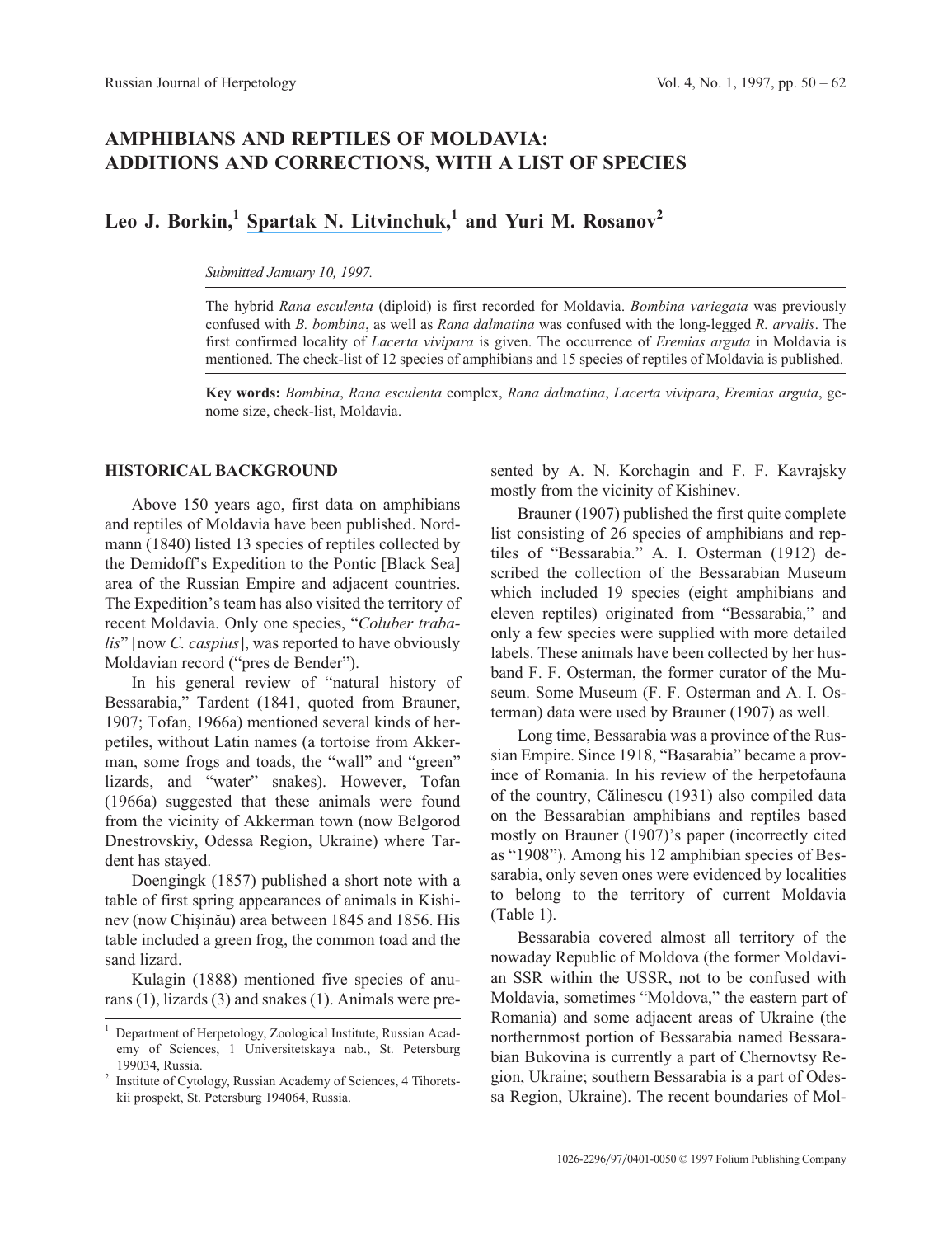|                             |        | References |                |                   |                          |        |          |        |        |                |  |
|-----------------------------|--------|------------|----------------|-------------------|--------------------------|--------|----------|--------|--------|----------------|--|
| Species                     |        | 1          | $\overline{2}$ | 3                 | $\overline{4}$           | 5      | 6        | 7      | 8      | 9              |  |
|                             |        |            |                | <b>AMPHIBIANS</b> |                          |        |          |        |        |                |  |
| Salamandra salamandra<br>1. |        |            | $^{+}$         |                   |                          |        | $\gamma$ | $^{+}$ |        |                |  |
| 2.<br>Triturus cristatus    |        | $^{+}$     | $^{+}$         | $^{+}$            | $^{+}$                   | $^{+}$ | $^{+}$   | $+$    | $^{+}$ | $^+$           |  |
| 3.<br>Triturus vulgaris     |        | $^{+}$     |                |                   | $^{+}$                   | $^{+}$ | $^{+}$   | $+$    | $^{+}$ | $^+$           |  |
| Bombina bombina<br>4.       |        | $^{+}$     | $^{+}$         |                   |                          | $^{+}$ | $^{+}$   | $+$    | $^{+}$ | $^{+}$         |  |
| Bombina variegata<br>5.     |        |            |                |                   | $^{+}$                   | ?      | $^{+}$   | $+$    | $^{+}$ | $^+$           |  |
| Pelobates fuscus<br>6.      |        | $\Omega$   | $^{+}$         |                   |                          | $^{+}$ | $^{+}$   | $^{+}$ | $^{+}$ | $^+$           |  |
| Bufo bufo<br>7.             |        | $^{+}$     |                | $^{+}$            | $^{+}$                   | $^{+}$ | $^{+}$   | $+$    | $^{+}$ | $^+$           |  |
| 8.<br>Bufo viridis          |        | $^{+}$     | $^{+}$         | $^{+}$            | $^{+}$                   | $^{+}$ | $^{+}$   | $+$    | $^{+}$ | $\overline{+}$ |  |
| Hyla arborea<br>9.          |        | $^{+}$     | $^{+}$         | $^{+}$            | $^{+}$                   | $^{+}$ | $^{+}$   | $+$    | $^{+}$ | $^{+}$         |  |
| 10.<br>Rana arvalis         |        | $^{+}$     |                | $^{+}$            | $\overline{\phantom{a}}$ |        | $^{+}$   | $+$    | $^{+}$ | $^+$           |  |
| 11.<br>Rana dalmatina       |        | $^{+}$     |                | $^{+}$            |                          | $^{+}$ | $^{+}$   | $+$    | $^{+}$ |                |  |
| 12.<br>Rana lessonae        |        |            |                |                   | $^{+}$                   | $^{+}$ | $^{+}$   | $+$    | $^{+}$ | $^{+}$         |  |
| 13.<br>Rana ridibunda       |        | $^{+}$     | $^{+}$         | $^{+}$            | $^{+}$                   | $^{+}$ | $^{+}$   | $+$    | $^{+}$ | $\overline{+}$ |  |
| 14.<br>Rana temporaria      |        |            | $^+$           |                   |                          | $^+$   | $^{+}$   | $^{+}$ | $^{+}$ | $^+$           |  |
|                             | Total: | 9          | 8              | $\mathcal{I}$     | 8                        | 11     | 13       | 14     | 13     | 12             |  |

**TABLE 1.** The Lists of Amphibians

14. Rana temporaria **Total:** 9 8 7 8 11 13 14 13 12 **REPTILES** 15. *Emys orbicularis* + + + + + + + + + + 16. *Anguis fragilis* + + + + + + + + + + + 17. *Pseudopus apodus* –––+–?––– 18. *Eremias arguta*  $+$   $+$   $+$   $+$ 19. *Lacerta agilis* + + + + + + + + + + 20. *Lacerta viridis* + + + + + + + + 21. *Podarcis taurica* –––––++++ 22. *Coluber caspius* ? + + - + + + + 22. *Coronella austriaca* + + + + - + + + + 23. *Elaphe longissima*  $+$   $+$   $+$   $+$   $+$   $+$ 24. *Elaphe quatuorlineata*  $+$   $+$   $+$   $+$   $+$   $+$   $+$ 25. *Natrix natrix* + + + + + + + + + + + 26. *Natrix tessellata* + + + + + + + + + 27. *Vipera berus* + + + + - + + + + + 28. *Vipera ursinii* + – + – + + + + + **Total:** 11 11 12 7 12 14 14 14 14 **Grand total:** 20 19 19 15 23 27 28 27 26

**Note.** 1, Brauner (1903, 1905, 1907); 2, Osterman (1912); 3, Cãlinescu (1931); 4, Chepurnov et al. (1953); 5, Didusenko (1959, 1964, 1966); 6, Tofan (1965, 1966a, 1966b, 1967a, 1967b, 1970a, 1970b, 1970c); 7, Ganya (1981); 8, Popa and Tofan (1982); 9, Kozar (1987).

davia (as a part of the USSR) have been established in 1940. Therefore, only 20 out of 26 Bessarabian species listed by Brauner (1907) did belong to the Moldavian fauna.

In the Soviet epoch, the Moldavian herpetofauna has been studied by zoologists of the Kishinev State University and of the Tiraspol State Pedagogical Institute. The former group mainly consisting of ichthyologists mostly has focused on the southern part of Moldavia and published two lists (Chepurnov et al., 1959; Didusenko, 1959; see Table 1). Dr. V. E. Tofan from Tiraspol became the first profes-

sional herpetologist of the country. He has received his Ph. D. (1966a) in Leningrad (now St. Petersburg) State University. Tofan's research was based on extensive sampling covering almost all parts of Moldavia. The last list of the herpetofauna of the republic has been published by Kozar (1987), also from Tiraspol.

Since Brauner's time, the herpetofauna of Moldavia is considered to be well known. However, the lists presented by various authors are quite different (Table 1).

This paper presents some comments on amphibians and reptiles of Moldavia based on our field and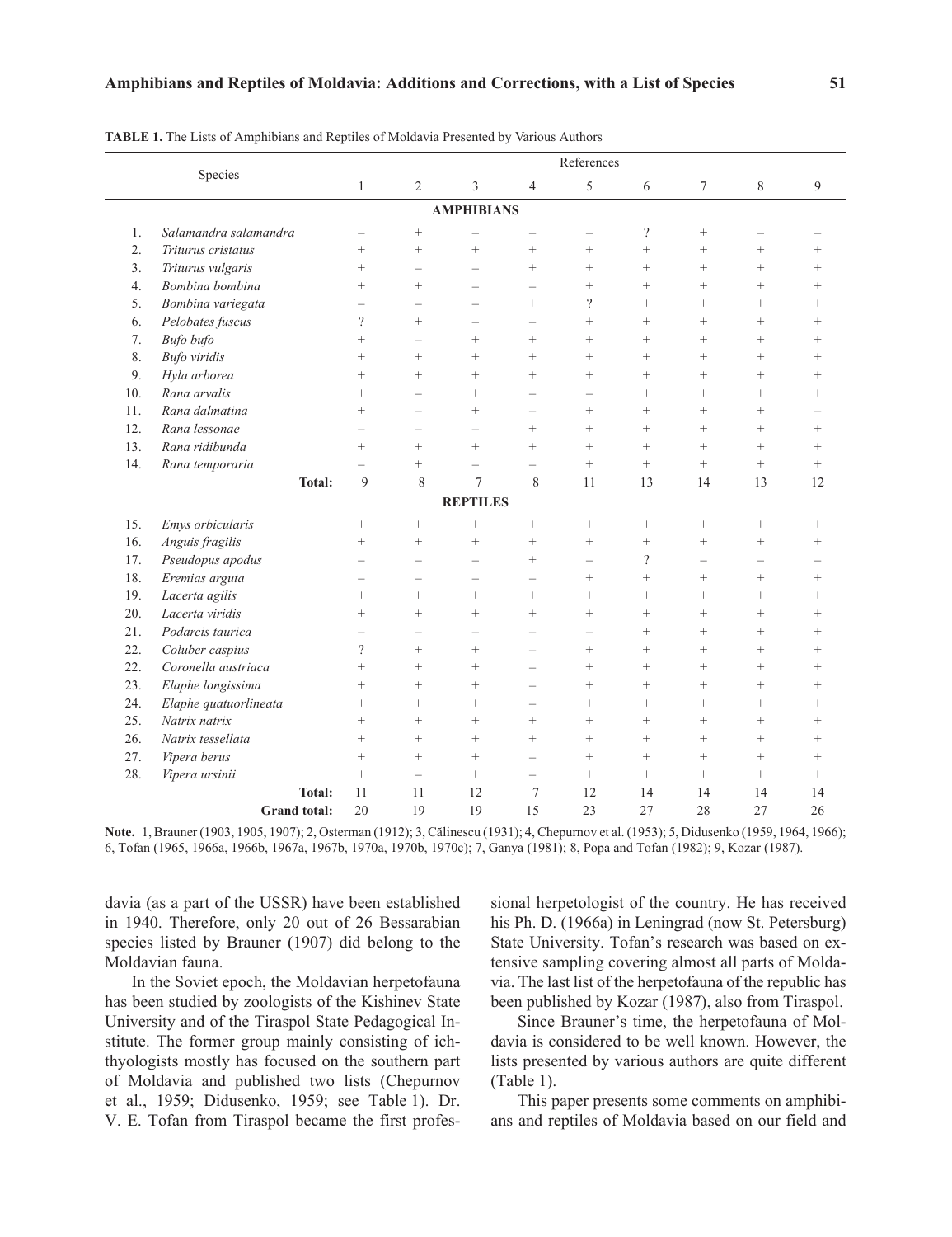

**Fig. 1.** Distribution of *Bombina bombina* in Moldavia: *1*, Kagul; 2, Gotești, 3, Cantemir; 4, Ungeni; 5, Nisporeni; 6, Vulcănești; *7*, Kishinev; *8*, Lipkani; *9*, Lipnik; *10*, Ataki; *11*, Fïtnica; *12*, Cetrosi; *13*, Soroki; *14*, Sturzeni; *15*, Bel'tsy [= Bãlþi]; *16*, Leninskii; *17*, Curaturi; *18*, Erzovo; *19*, Novo Limbeni; *20*, Rezina; *21*, Pohribeni; *22*, Susleni; *23*, Malovata; *24*, Orgeyev; *25*, Moroseni; 26, Ivanča; 27, Todirești; 28, Cornești; 29, Redeni Forest Reserve; *30*, Volèinec; *31*, Èuteþti; *32*, Seliþti; *33*, Tuzora; *34*, Vorniceni; *35*, Bykovec; *36*, Capriani; *37*, Kodry Reserve; *38*, Kharitonovka near Kishinev; *39*, Vasieni; *40*, Delaceu; *41*, Gura-Bïkului; *42*, Cickani; *43*, Tomai; *44*, Zloti; *45*, Abaklia; *46*, Nezavertailovka; 47, Olanești, Purkari; 48, Palanka; 49, Roșu; 50, Cairaklia; *51*, Etulia. References: Didusenko (1959): *41*, *48*; Stugren and Popovici (1961): *24*; Tofan (1965): *26*; Tofan (1966a): *8 – 18*, *22 – 28*, *30*, *31*, *33 – 36*, *39 – 47*, *49 – 51*; Tofan (1966b): *26*, *31*, *32*; Stugren (1980): *19 – 21*, *38*, *47*; Kozar (1987): *29*, *37*; our samples (!): *1–7*; *B. bombina* (!): *8 – 25*, *27*, *29*, *30*, *34*, *37 – 51*; Tofan's "*B. variegata*" (!): *26*, *28*, *31 – 33*, *35*, *36*.

museum studies. The data on occurrence of the Danube newt, *Triturus dobrogicus*, have been already published ([Litvinchuk and Borkin, 1995](https://www.researchgate.net/publication/233379125_FIRST_RECORD_OF_THE_DANUBE_NEWT_Triturus_dobrogicus_IN_MOLDAVIA?el=1_x_8&enrichId=rgreq-f7716a8adba90c962ed5f5c4b5391965-XXX&enrichSource=Y292ZXJQYWdlOzIzMzM3OTE0NjtBUzo5NzEyOTA0OTYyNDU3NkAxNDAwMTY4Nzc4MDUw)).

## **MATERIAL AND METHODS**

In the course of field trips associated with our study of newts of the *Triturus cristatus* superspecies and discoglossid toads of the genus *Bombina*, Litvinchuk has collected some amphibians and reptiles from the territory of Moldavia. Small samples have been taken from the southern and central parts of the country (in 1995 and 1996, respectively). The specimens are deposited at the Zoological Institute, Russian Academy of Sciences, St. Petersburg (ZISP).

Administrative boundaries of districts of Moldavia are given in concordance with Levadnyuk (1990).

The amount of nuclear DNA (genome size) from erythrocytes was measured by means of flow cytometry for each specimen. Mouse thymocytes and erythrocytes of *Rana temporaria* were used as the standard. The details of the technique have been published by Borkin et al. (1987) and Vinogradov et al. (1991).

## **RESULTS AND DISCUSSION**

#### **1.** *Bombina variegata* **or** *B. bombina***?**

Based on the occurrence of *Bombina variegata* in Romania ("Moldavia"), Nikolsky (1905, p. 414, as "*Bombinator pachypus*"; 1918, p. 177, as "*Bombina salsa*") suggested that the species might occur in Bessarabia. Chepurnov et al. (1953) recorded *B. variegata* from the lower Dnestr River between Bendery and Palanka, without any mention on *B. bombina*. However, Didusenko (1959) who collaborated with V. S. Chepurnov pointed out significant variation in the belly coloration of local *B. bombina*. He recognized two kinds of this species in southern Moldavia: the former is a slender form with sharp snout, and the latter is stouter one with wider snout. He also mentioned that the occurrence of *B. variegata* should be confirmed by an examination of additional samples from various parts of Moldavia. Tofan (1965, 1966a, 1966b, 1970a) has also rejected Chepurnov's identification, however, he recorded *B. variegata* from seven localities in the Kodry [= Codru] Height area (Fig. 1).

Tofan mentioned that the belly coloration in Moldavian bombinas is quite variable. He himself examined samples consisting of preserved animals only, and his species identification was based on five body proportions: 1) the head length to the body length, 2) the distance between the nostril and eye to the distance between eye and snout tip, 3) the width of palpebra to the minimum distance between palpebrae, 4) the tibia length to the foot length, and 5) the tibia length to the body length. Tofan (1970a) found no differences in habitats between his presumed "*B. va-*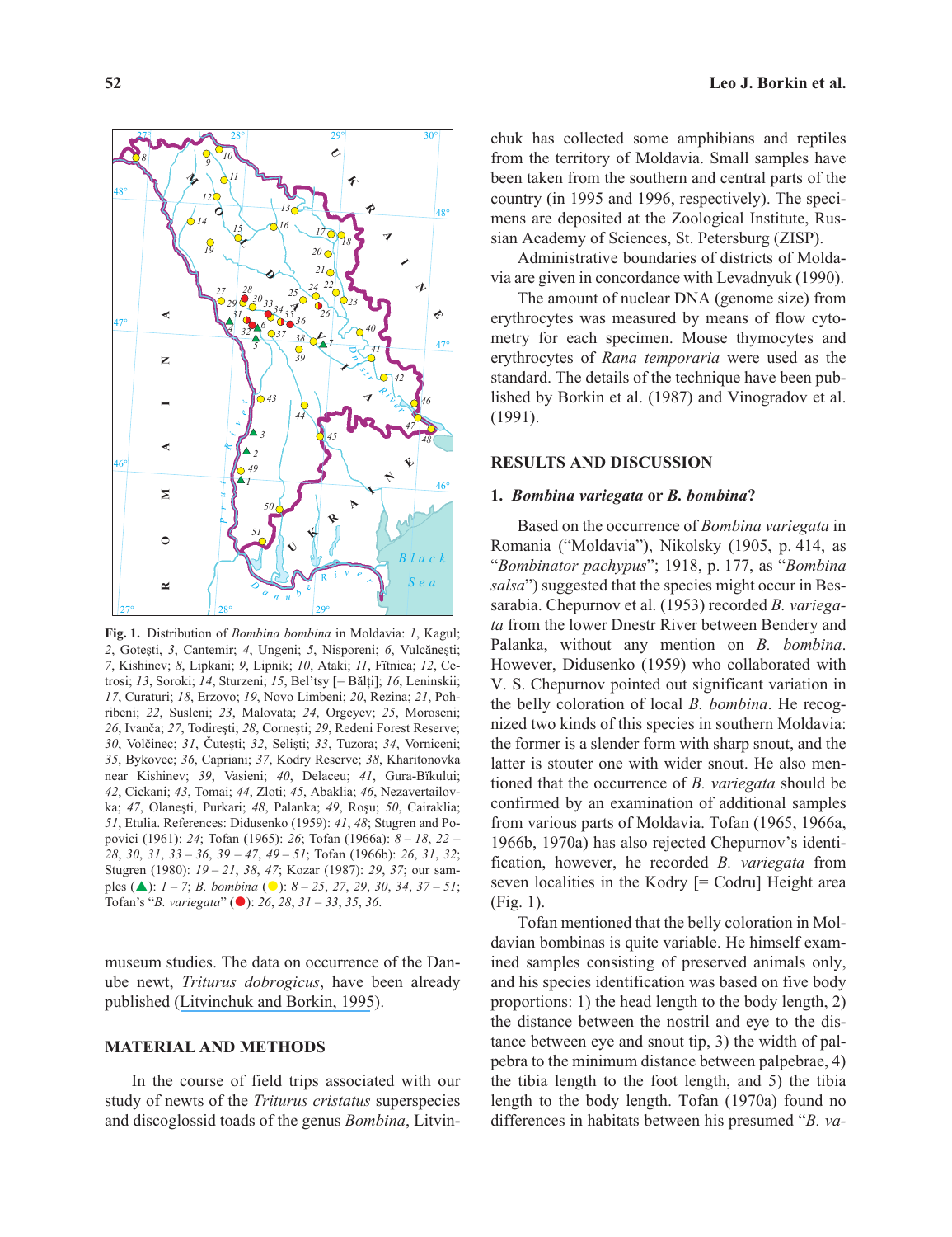*riegata*" and *B. bombina*. Moreover, sometimes he recorded both species in the same water bodies (in the Kodry Height area). Tofan's data were adopted by other authors (e.g., Bannikov et al., 1977, map 11; Rakul et al., 1984; Kozar, 1987).

In the course of our study on the hybridization between these species in Ukrainian Transcarpathians, we collected some samples in adjacent areas and countries. We have examined many samples using DNA flow cytometry and protein electrophoresis (Khalturin et al., 1996). In a framework of our study, Moldavian *B. variegata* would be of special interest. In 1995 and 1996, we (Litvinchuk) collected seven samples from central and southern Moldavia (Fig. 1). One locality (the village Vulcănești, Nisporeni District) is situated in Tofan's area of *B. variegata* at a distance of  $3 - 10$  km from villages Selişti and Čuteşti listed by Tofan (1966a, 1966b).

Table 2 presents the genome size variation in various populations of *B. bombina* and *B. variegata*, including some samples from allopatric areas. All samples from Moldavia have genome size which is very similar to that of *B. bombina* rather than of *B. variegata*. More detailed paper devoted to hybridization between and distribution of both *Bombina* will be published elsewhere.

Thus, we incline to reject *B. variegata* from the list of the Moldavian herpetofauna.

## **2. Green frogs (***Rana esculenta* **complex)**

Green frogs are widely distributed throughout the territory of Moldavia and occupy all suitable water bodies. The first confirmed record seemed to be published by Doengingk (1857) as "*Rana aquatica viridis*" from Kishinev. Brauner (1905, 1907), Nikolsky (1918) and V. Tarashchuk (1959, map 1) have mentioned the marsh frog, *R. ridibunda* only. However, other authors (e.g., Chepurnov et al., 1953; Didusenko, 1959; Tofan, 1967a, 1967b; Popa and Tofan, 1982; Rakul et al., 1984; etc.) recognized two species: *R. ridibunda* and *R. lessonae* (mainly as "*R. esculenta*"). The former species occurs everywhere. The latter one is considered to be markedly rarer, and Tofan (1967b) mapped six localities only; one of them is situated in the Kodry Height area. Kozar (1987) added two more records of *R. lessonae* from this area: the reserves Kodry and Redensky Les [= Redeni Forest, Ungeni District]. Unfortunately, these authors provided no evidence for reliable identification of the species.

Litvinchuk has also collected a sample of seven frogs alive from the Kodry area (the village Vulcãnești, Nisporeni District). Frogs were easily separated into two groups by the amount of nuclear DNA, in relative units as compared with *R. temporaria*: six hybrids of *R. esculenta* (1.412 – 1.416) and one *R. ridibunda* (1.516). All the hybrids were diploid. The level of differences is in good concordance with our numerous data from other regions (Borkin et al., 1987; [Vinogradov et al., 1991](https://www.researchgate.net/publication/20894208_Genome_elimination_in_diploid_and_triploid_Rana_esculentus_males_Cytological_evidence_from_DNA_flow_cytometry?el=1_x_8&enrichId=rgreq-f7716a8adba90c962ed5f5c4b5391965-XXX&enrichSource=Y292ZXJQYWdlOzIzMzM3OTE0NjtBUzo5NzEyOTA0OTYyNDU3NkAxNDAwMTY4Nzc4MDUw)). Thus, the Vulcănești sample is the first confirmed record of the hybrid form *R. esculenta* for Moldavia. However, this taxon seems to be wider distributed in the forested and forest-steppe areas of Moldavia, in the river valleys in particular.

Unfortunately, we failed to find *R. lessonae* in the Kodry forest area. We suggested that at least some frogs mentioned by previous authors under the names "*R. esculenta lessonae*" or "*R. lessonae*" might belong to the hybrid form. However, true *R. lessonae* could occur in the forest area and in local kind of swamps ("plavni") situated in the river valleys. Therefore, we incline to classify *R. lessonae* as a presumable species for Moldavia.

## **3. The agile frog,** *Rana dalmatina*

This slender brown frog has been mentioned by many authors (Table 1). Brauner (1907) published the first records of "*R. agilis*" from Rezina, Orgeyev (now Rezina) District, and Zagorna, Soroki District; his third locality (Klishkovtsy, Khotin District) is

**TABLE 2.** Genome Size Variation in *Bombina bombina* and *B. variegata* (as Compared with *Rana temporaria*)

| Species, locality      |                           | The amount of nuclear<br>$DNA (min-max)$ , rel. u. |  |  |  |
|------------------------|---------------------------|----------------------------------------------------|--|--|--|
| <b>Bombina</b> bombina |                           |                                                    |  |  |  |
| 1.                     | Moldavia ( $n = 47$ )     | $1.894 - 1.918$                                    |  |  |  |
|                        | Kagul $(5)$               | $1.897 - 1.918$                                    |  |  |  |
|                        | Cantemir (3)              | $1.906 - 1.913$                                    |  |  |  |
|                        | Ungeni (3)                | $1.894 - 1.913$                                    |  |  |  |
|                        | Gotesti (14)              | $1.897 - 1.912$                                    |  |  |  |
|                        | Nisporeni (12)            | $1.896 - 1.914$                                    |  |  |  |
|                        | Vulcănești (9)            | $1.894 - 1.910$                                    |  |  |  |
|                        | Kishinev $(1)$            | 1.917                                              |  |  |  |
| 2.                     | Ukraine ( $n = 143$ )     | $1.875 - 1.923$                                    |  |  |  |
| 3.                     | Sapanca Lake, Turkey (26) | $1.878 - 1.901$                                    |  |  |  |
|                        | Bombina variegata         |                                                    |  |  |  |
| 1.                     | Ukraine ( $n = 132$ )     | $1.774 - 1.810$                                    |  |  |  |
| 2.                     | Romania ( $n = 15$ )      | $1.778 - 1.800$                                    |  |  |  |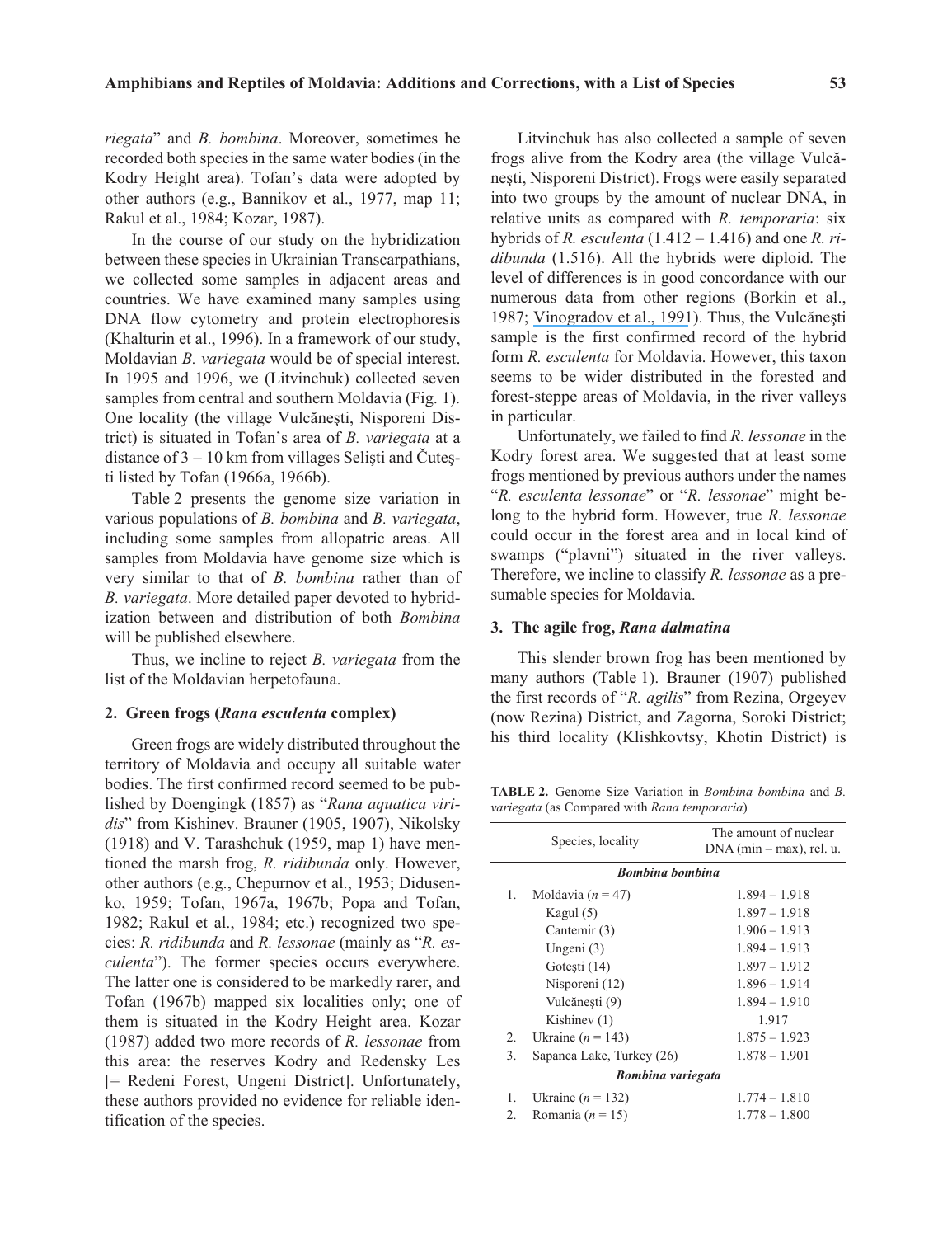currently situated in Chernovtsy Region, Ukraine. This reference was quoted by Nikolsky (1918) and Cãlinescu (1931).

Didusenko (1959) collected "*R. dolmatica*" in the vicinities of Soroki, Soroki District, and Losovo, Nisporeni District, situated in northern and central Moldavia (the Dnestr River, and Kodry areas). Surprisingly, his faunal list lacked *R. arvalis* (Table 1).

According to Popa and Tofan (1982), among brown frogs of Moldavia, *R. dalmatina* has the largest distribution in the country. The species inhabits the forest and forest-steppe areas and is very common in the central part (the Kodry Height), especially in the Reserve Redensky Les, Ungeni District. Tofan (1966a) mapped 16 localities scattered on many districts of Moldavia. He identified "*R. dalmatina*" (personal communication to Kozar, 1987) using only one very variable character, namely, the relative length of hind legs (the tibiotarsal articulation of hindlimb stretched along the body length protrudes beyond the snout tip). Thus, all long-legged frogs have been assigned by Tofan to *R. dalmatina*. However, sometimes this feature is also expressed in *R. arvalis*, especially in *R. a. wolterstorffi* Féjerváry, 1919 which is distributed in Hungary, Romania, and, probably, western Ukraine (Tarashchuk, 1984; our data). Kozar (1987) has failed to find true *R. dalmatina* in the localities mentioned by Tofan (in Ganya, 1981), and he assumed that Tofan confused *R. dalmatina* with *R. arvalis*. We follow Kozar's explanation and refer Moldavian "*R. dalmatina*" to the synonymy of *R. arvalis*. It could be mentioned that long-legged specimens of some brown frogs (*R. arvalis*, *R. macrocnemis*, and sometimes *R. temporaria*) were often recognized by previous authors (e.g., Brauner, 1903; Nikolsky, 1918) to be "*R. dalmatina*" (= *R. agilis*). So, three Brauner's specimens of "*R. agilis*" kept in the Institute of Zoology, Ukrainian Academy of Science, Kiev, were re-examined by Tarashchuk (1984) and were assigned by him to *R. arvalis*. Thus, in the territory of the former USSR, the agile frog is restricted to the Carpathian area (Zakarpatskaya Region, Ukraine) only where it inhabits plains and foothills (Szczerbak and Szczerban', 1980; our data).

#### **4.** *Eremias arguta deserti* **(Gmelin, 1789)**

Many authors included this species in the list of Moldavian herpetofauna (Table 1). Brauner's (1907) record from the southern Bessarabia (Akkerman, now Belgorod Dnestrovskiy) is currently situated in

Odessa Region, Ukraine. Soukhoff (1927) and Charlemagne (1936) mentioned *E. arguta* from of Tiraspol District of Moldavia (villages Kuchurgan and Grebennyuki, respectively). However, later this territory has been joined to Odessa Region, Ukraine. Tofan (1966a, 1970c) failed to find this species in the former locality, where the steppe area proved to be transformed in agricultural landscape. The first confirmed localities of the species in Moldavia, in fact, were the village Volontirovka, Suvorovo District, and Èimiþlia, Èimiþlia District, situated in Budjak steppe. In his special monographs, Szczerbak (1974, 1993) mapped numerous localities covered all parts

#### **5.** *Lacerta vivipara* **Jacquin, 1787**

quoted Tofan's papers.

Normally, the viviparous lizard, *Lacerta vivipara* has not been included in recent lists (e.g., Ganya, 1981; Popa and Tofan, 1982; Kozar, 1987). In the last Soviet guide book (Bannikov et al., 1977, map 83), the species range limit bypasses Moldavia as well. Nevertheless, *L. vivipara* was mentioned by some authors.

of the species' range, except Moldavia, and he did not

Brauner (1907) mentioned *L. vivipara* from the north of Bessarabia (the village Kolenkovtsy). Based on this paper, V. Tarashchuk (1959, p. 184) recorded the species for Moldavia. However, recently this locality is situated in Ukraine (Chernovtsy Region, Ukraine, see Fig. 2).

Nikolsky (1905, p. 159; 1915, p. 322) has mentioned *L. vivipara* from the vicinity of Kishinev, the capital of Moldavia. The record has been based on a specimen kept since 1887 in the Zoological Museum of Moscow University (No. 85) which was formerly identified by Kulagin (1888) as "*L. muralis*." However, Nikolsky's record was considered to be wrong (Burczak-Abramovich, 1954), and *L. vivipara* has not been included in the faunal lists of Moldavia by other authors. Nevertheless, I. S. Darevsky (personal communication) has also examined the Moscow specimen (an adult male, the current No. 2520), and he confirmed the correctness of Nikolsky's identification. It should be mentioned that other collectors failed to find the viviparous lizard in the vicinity of Kishinev.

According to Boulenger (1917, p. 14), "the southern limit of its [*L. vivipara*'s] distribution embraces... Moldavia..." However, his "Moldavia" is in fact a part of Romania.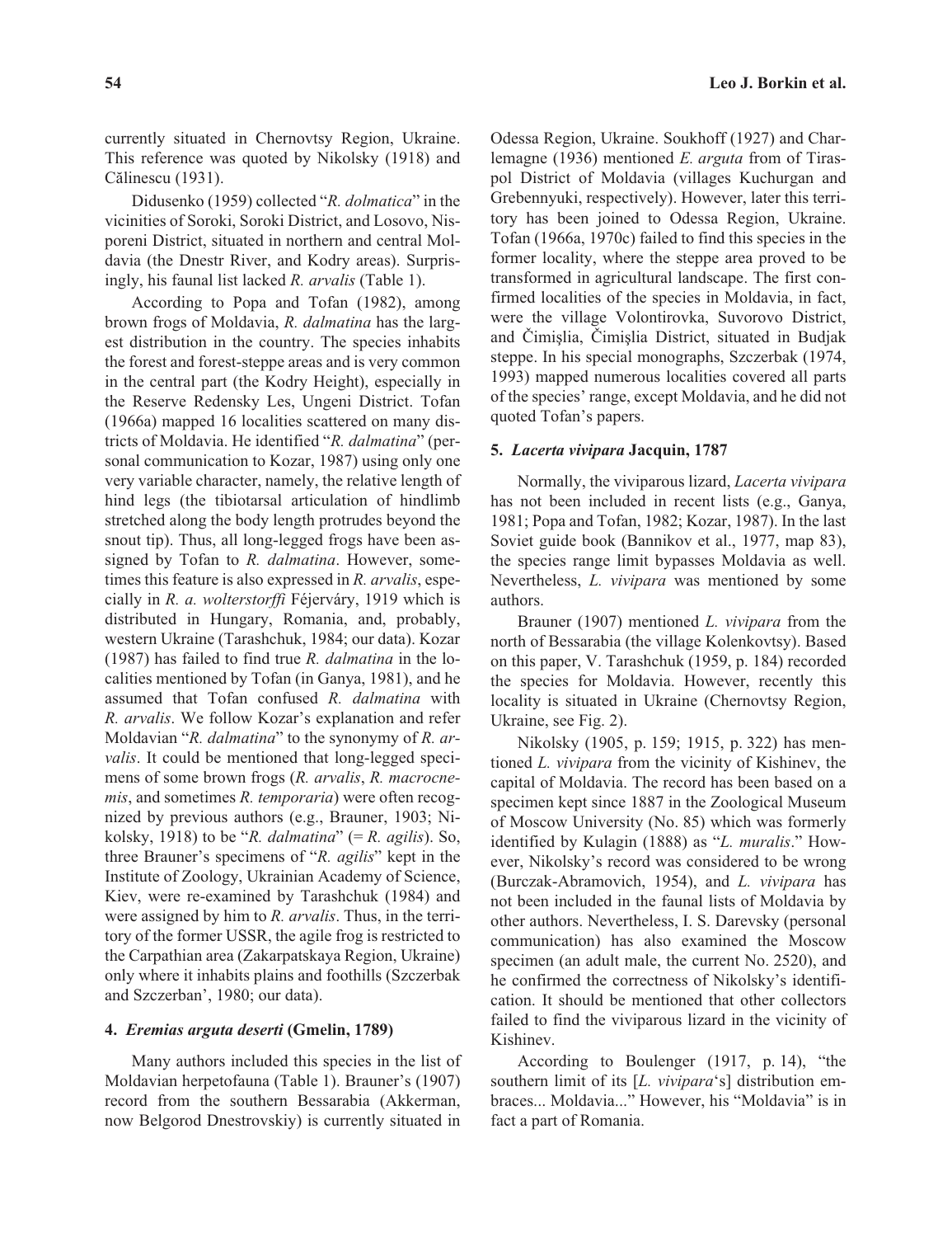Tofan (1965, 1966b) assumed that *L. vivipara* might be found in Moldavia but he did not provide any evidence.

Last spring (1996), Litvinchuk has collected two subadults of *L. vivipara* (and two more lizards were observed) in the northern border of a small village Vulcănești, Nisporeni District (Fig. 1), which is situated on the road between villages Nisporeni and Vorniceni at the distance of  $10 - 12$  km from the former village (not to be confused with larger Vulcănești, a district center in southern Moldavia). This hilly area covered by fragments of the broad-leaved forest is geographically recognized to be a part of the Kodry, the height with maximum altitude of 429 m above sea level. Lizards were found on the shore of pond disposed on the edge of a beech forest, at the elevation above 300 m. The pond was inhabited by newts *Triturus cristatus* and *T. vulgaris*, a discoglossid toad *Bombina bombina*, and green frogs as well as the grass snake, *Natrix natrix*. In the forest, the green lizard, *Lacerta viridis*, quickly climbing on trees, was observed.

Thus, unlike Nikolsky's debatable reference, our sample is the first confirmed record of *L. vivipara* for Moldavia. The Vulcănești population seems to be geographically isolated. The closest localities are known from eastern Romania at the distance about 175 air km and from western Ukraine at the distance about 200 km (Fig. 2).

Zoogeographically, the Moldavian record of *L. vivipara* is not surprising. Some boreal species of amphibians and reptiles with similar zoogeographic affinities reach the southern limit of their distribution in the Kodry Height. These are the grass frog, *Rana temporaria* and the adder, *Vipera berus*, mostly associated with the forest zone (Rakul et al., 1984).

The genome size variation in *Lacerta vivipara* and some lacertid lizards is represented in Table 3. The former species differs by genome size from *L. viridis* and *Podarcis muralis*. However, the DNA amount variation in *L. vivipara* and *L. agilis* is overlapped. Within *L. vivipara*, genome size of lizards originated from the broad-leaved (beech) forests, i.e., the first three samples, seems to be a little higher than that of other samples collected in the boreal zone.

# **6. An annotated list of amphibians and reptiles of Moldavia**

This list is based on our field data, some museum collections, and reliable published information. Some

**Fig. 2.** The record of *Lacerta vivipara* in Moldavia (*1* — Vulcãnești), with the closest known records in Romania (2 — the Carpathians, Nemira Mountain, village Poiana Uzulei near the railroad station Dărmanești, 800 – 1000 m above sea level, ZISP No. 20577, by S. N. Litvinchuk, May 5, 1996; *3* — Èeahlau Mt.; Fuhn and Vancea, 1961), and Ukraine (*4* — Kolenkovtsy; Brauner, 1907, and *5* — the village Zhvantso, Vinnitsa Province; Belke, 1859, "Zwanietz"). The known range limit is marked by dashed line.

presumable species are briefly discussed as well. Every species is provided with a local synonymy, first reference, and distribution in Moldavia briefly outlined. The synonymy consists of only names which are different from those currently recognized. The collection data of the Department of Herpetology, Zoological Institute, St. Petersburg (ZISP) are attached as well.

## **I. CONFIRMED SPECIES**

## **AMPHIBIANS**

#### **1.** *Triturus cristatus (Laurenti, 1768)*

*Molge cristata* — Brauner, 1907:156; Osterman, 1912:197, 228, 229. *Molge cristata cristata* — Nikolsky, 1918:203. *Triturus cristatus danubialis* — Cãlinescu, 1931:217.



28°

 $26^{\circ}$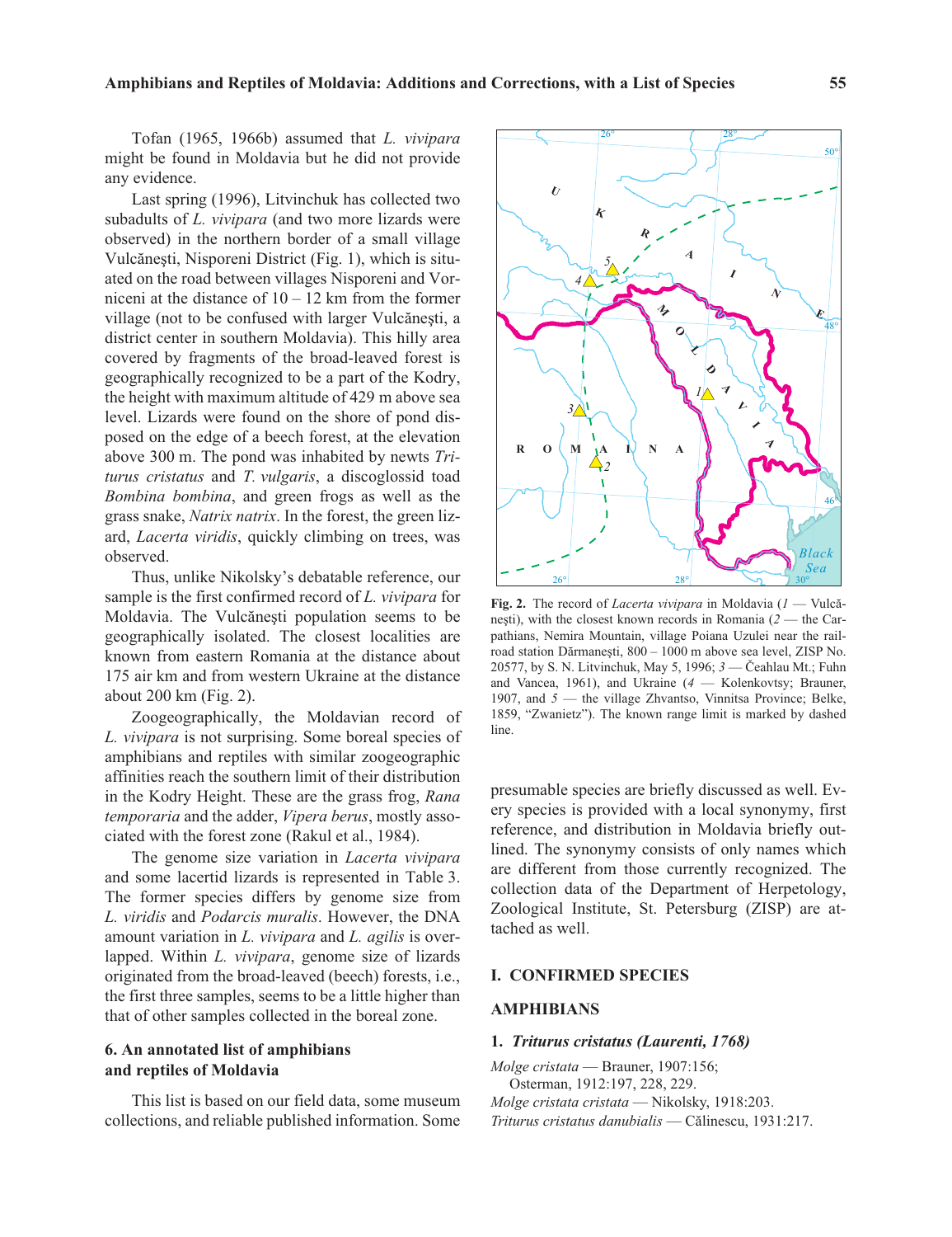#### $Triturus$   $critatus$   $critatus \times T$ .  $c$ .  $dobrogicus$  —

Ostashko, 1976:97.

The first record, Ivanèa, Orgeyev (= Orhei) District, has been published by Brauner (1907). The great crested newt is distributed in almost all parts of Moldavia (the Kodry Height, valleys of the Prut and Dnestr river basins), except the southernmost area in the Prut River Valley, where the species is replaced by *T. dobrogicus* (Litvinchuk and Borkin, 1996).

- ZISP No. 2511 Capriani, Strașeni District, V. Chernavin, August 29, 1911, 1 sp. [Nikolsky, 1918: "Kipriany (circ. Kischenew)"; Litvinchuk and Borkin, 1995: "Kiperceni, Orgeyev District").
- ZISP No. 4335 Vorniceni, Calaraș (Kalarash) District, V. E. Tofan, May 27, 1965, 53 sps. (Litvinchuk and Borkin, 1995).
- ZISP No. 5436 Cantemir, Leovo District, Prut River Valley, S. N. Litvinchuk, April 18, 1995, 1 sp. (Litvinchuk and Borkin, 1995: "Kantemir").
- ZISP No. 5437 Vulcănești, Nisporeni District, S. N. Litvinchuk, May 8, 1996, 20 sps.

## **2.** *Triturus dobrogicus (Kiritzescu, 1903)*

The first confirmed record of the species (Kagul town) has been published by Litvinchuk and Borkin (1995). The Danube newt seems to be distributed in southern Moldavia only, namely, in the Prut River Valley in Kagul  $(=$  Cahul) and Vulcănești districts. The species seems to be quite uncommon because of the drainage of local swamps ("plavni").

ZISP No. 5438 — Kagul, Kagul District, Prut River Valley, S. N. Litvinchuk, April 18, 1995, 1 sp. (Litvinchuk and Borkin, 1995).

#### **3.** *Triturus vulgaris vulgaris (Linnaeus, 1758)*

*Molge vulgaris* — Brauner, 1907:156.

*Molge vulgaris vulgaris* — Nikolsky, 1918:226.

The first record (Zagorna, Soroki District) has been published by Brauner (1907).The smooth newt ranges all parts of Moldavia.

- ZISP No. 2513 Purkari, Suvorovo District, V. Chernavin, April 15, 1911, 1 sp. [Nikolsky, 1918: "Purkary (circ. Akkerman)"].
- ZISP No. 4329 Čutești, Nisporeni District, V. E. Tofan, May 7, 1963, 40 sps.
- ZISP No. 5439 Vulcănești, Nisporeni District, S. N. Litvinchuk, May 8, 1996, 39 sps.
- ZISP No. 5440 Kishinev, S. N. Litvinchuk, May 9, 1996, 10 sps.

#### **4.** *Bombina bombina (Linnaeus, 1761)*

*Bombinator bombinus* — Brauner, 1907:156.

- *Bombinator igneus* Osterman, 1912:196.
- *Bombina variegata* Chepurnov et al., 1953:363; Tofan, 1965:123, 1970a:27; Tofan in Ganya, 1981:155; Popa and Tofan, 1982: 19; Kozar, 1987:81.

*Bombina variegata variegata* — Tofan, 1967a:6.

The occurrence of the species in Moldavia was first mentioned by Brauner (1907), unfortunately, without any exact locality. Recent data support Brauner's suggestion that *B. bombina* ranges throughout Moldavia (Fig. 1).

ZISP Nos. 2441, 2443, 2444, and 2550 — Purkari, Suvorovo District, V. Chernavin, April 16, 1911, 6, 6, 6, and 6

**TABLE 3.** Genome Size Variation in Some Lacertid Lizards (Mouse Thymocytes are Reference Cells)

| No. | Species, locality                                            | The amount of nuclear DNA, rel. u. |
|-----|--------------------------------------------------------------|------------------------------------|
| 1.  | Lacerta vivipara (n = 14) $0.553 - 0.576$                    |                                    |
|     | Vulcănești, Moldavia (2)                                     | 0.570, 0.576                       |
|     | Nemira Mts., Romania (1)                                     | 0.562                              |
|     | Rakovets near L'vov, Ukraine (2)                             | 0.563, 0.569                       |
|     | Latvia $(3)$                                                 | 0.553, 0.554, 0.559                |
|     | Boksitogorsk District, St. Petersburg Region, Russia (2)     | 0.553, 0.555                       |
|     | Altay Mts., Russia (2)                                       | 0.556, 0.557                       |
|     | Sakhalin Island, Russia (2)                                  | 0.553, 0.557                       |
| 2.  | Lacerta agilis ( $n = 10$ ) 0.550 - 0.566                    |                                    |
|     | Predel Pass, Romania (1)                                     | 0.564                              |
|     | Ukrainian Transcarpathians:                                  |                                    |
|     | Delovoe, Rakhov District (1)                                 | 0.566                              |
|     | Uzhgorod $(3)$                                               | 0.550, 0.557, 0.559                |
|     | Ukraine, the Crimea:                                         |                                    |
|     | Simferopol' (2)                                              | 0.554, 0.555                       |
|     | Chetyrdagh Mts. (3)                                          | 0.554, 0.558, 0.559                |
| 3.  | <i>Lacerta viridis</i> ( $n = 1$ ), Graver Serie, France     | 0.593                              |
| 4.  | <i>Podarcis muralis</i> ( $n = 4$ ), La Haote Touche, France | 0.609, 0.610, 0.615, 0.619         |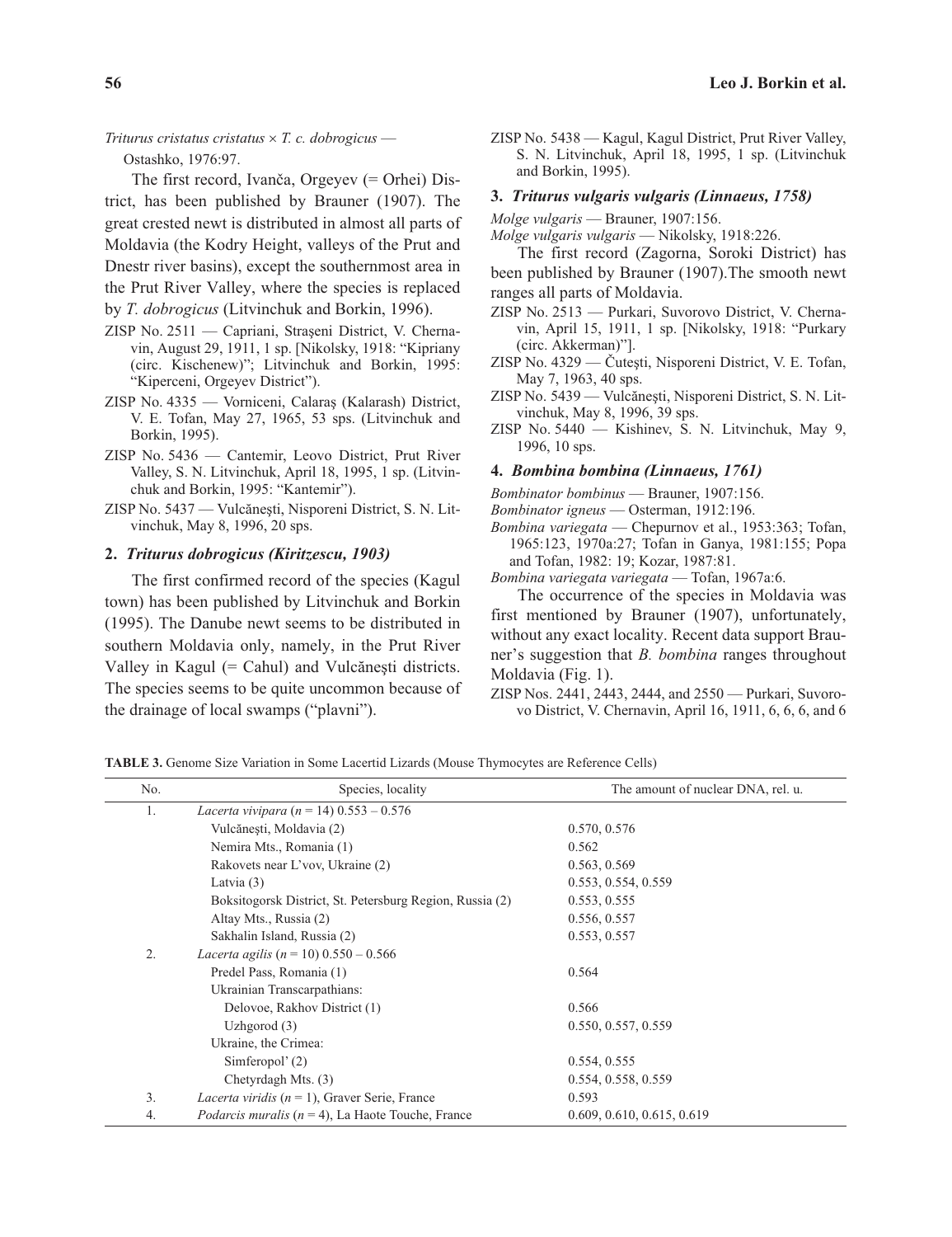sps. (Nikolsky, 1918: "circ. Akkerman"; Stugren, 1980).

- ZISP Nos. 4328 and 5075 Etulia, Vulcănești District, V. E. Tofan, July 23, 1964, 2 sps., and July 17, 1964, 3 sps.
- ZISP No. 5387 Kagul, Kagul District, Prut River Valley, S. N. Litvinchuk, April 18, 1995, 5 sps. (Litvinchuk and Borkin, 1995).
- ZISP No. 5389 Cantemir, Leovo District, Prut River Valley, S. N. Litvinchuk, April 18, 1995, 3 sps. (Litvinchuk and Borkin, 1995: "Kantemir").
- ZISP No. 5391 Ungeni, Ungeni District, S. N. Litvinchuk, April 19, 1995, 3 sps.
- $ZISP$  No. 5441 Gotești, Kagul District, S. N. Litvinchuk, May 7, 1996, 15 sps.
- ZISP No. 5442 Nisporeni, Nisporeni District, S. N. Litvinchuk, May 8, 1996, 12 sps.
- ZISP No. 5443 Vulcănești, Nisporeni District, S. N. Litvinchuk, May 8, 1996, 9 sps.
- ZISP No. 5444 Kishinev, S. N. Litvinchuk, May 9, 1996, 2 sps.

#### **5.** *Pelobates fuscus fuscus (Laurenti, 1768)*

Osterman (1912) pointed out that the species is distributed in Moldavia. However, her mention was not evidenced by any locality. Didusenko (1959) published the first confirmed record (Olanesti, Suvorovo District). According to Tofan (1968a), as well as to Popa and Tofan (1982), *P. fuscus* ranges almost all parts of Moldavia but rare. However, Kozar (1987) underlined that the species is declined, and he proposed to enroll it in the Red Data Book of Moldavia. ZISP No. 5393 — Ungeni, Ungeni District, S. N. Litvinchuk, April 19, 1995, 1 sp.

ZISP No. 5394 — Cantemir, Leovo District, Prut River Valley, S. N. Litvinchuk, April 18, 1995, 1 sp. (Litvinchuk and Borkin, 1995: "Kantemir").

#### **6.** *Bufo bufo bufo (Linnaeus, 1758)*

*Bufo vulgaris* — Doengingk, 1857:250; Brauner, 1907:155.

The toad has been first recorded by Doengingk (1857) from Kishinev. This species ranges the whole of Moldavia, except the Budjak steppe.

ZISP No. 5125 — Tiraspol, V. E. Tofan, June 26, 1961, 10 sps.

#### **7.** *Bufo viridis viridis (Laurenti, 1758)*

*Bufo wiridis* — Brauner, 1907:155 (*ex errore*).

The first records have been published by Brauner (1905, Rezina) and Nikolsky (1905, Kishinev). This is very common toad distributed in all parts of Moldavia.

- ZISP No. 455 Kishinev, Kuschakewitsch, 1863, 1 sp. (Nikolsky, 1905, 1918).
- ZISP No. 460 Bessarabia, Kuschakewitsch, 1866, 4 sps. (Nikolsky, 1905, 1918).
- ZISP No. 2467 Leovo, Leovo District, V. Chernavin, July 14, 1911, 1 sp.
- ZISP No. 2568 Purkari, Suvorovo District, V. Chernavin, April 12, 1911, 1 sp.

## **8.** *Hyla arborea arborea (Linnaeus, 1758)*

Rezina, Orgeyev (now Rezina) District, has been the first record of tree frogs (Brauner, 1905). The species is quite common and is distributed in all parts of Moldavia.

- ZISP No. 2448 27 km north of Leovo, Prut River Valley, Leovo District, V. Chernavin, 1911, 4 sps. (Nikolsky, 1918: "circ. Izmail").
- ZISP No. 2452 Purkari, Suvorovo District, V. Chernavin, April 17, 1911, 1 sp. (Nikolsky, 1918: "circ. Akkerman").
- ZISP No. 4391 Moroseni, Orgeyev District, I. A. Chetyrkina, August 1, 1948, 1 sp.
- ZISP No. 4463 Orgeyev District, I. A. Chetyrkina, July 12, 1947, 1 sp.

#### **9.** *Rana arvalis (Nilsson, 1842)*

- *Rana agilis* Brauner, 1907:155.
- *Rana terrestris* Tofan, 1965:123.
- *Rana dalmatina* Nikolsky, 1918:71;
	- Cãlinescu, 1931:233; Tofan, 1965:123, 1967a:6; Popa and Tofan, 1982:34.
- *Rana terrestris terrestris* Cãlinescu, 1931:237.

*Rana dolmatica* [sic!] — Didusenko, 1959:326 (*ex errore*).

The species has been first recorded by Brauner  $(1907)$  from Cornești, Bel'tsy  $[= B$ ălți, now Ungeni] District, Zagorna, Soroki District, and Rezina, Orgeyev (now Rezina) District. The species was found in many districts of Moldavia.

#### **10.** *Rana esculenta (Linnaeus, 1758)*

The first confirmed locality of the hybrid frog is reported by this paper.

ZISP No. 5445 — Vulcănești, Nisporeni District, S. N. Litvinchuk, May 8, 1996, 7 sps.

#### **11.** *Rana ridibunda ridibunda (Pallas, 1771)*

*Rana aquatica viridis* — Doengingk, 1857:250.

- *Rana esculenta* var. *ridibunda* Brauner, 1905:215, 1907: 154.
- *Rana esculenta* Kulagin, 1888:36; Nikolsky, 1905:339, 1918:17 and 19 ("*Rana esculenta ridibunda*" — p. 32); Osterman, 1912:194.

Doengingk (1857) seemed to publish the first locality of the species (Kishinev). This very common frog ranges throughout Moldavia.

- ZISP No. 457 Kishinev, Kuschakewitsch, 1863, 1 sp. (Nikolsky, 1905, 1918).
- ZISP No. 2481 Capriani, Straseni District, V. Chernavin, August 2, 1911, 2 sps. (Nikolsky, 1918: "Kipriany, circ. Kishinew").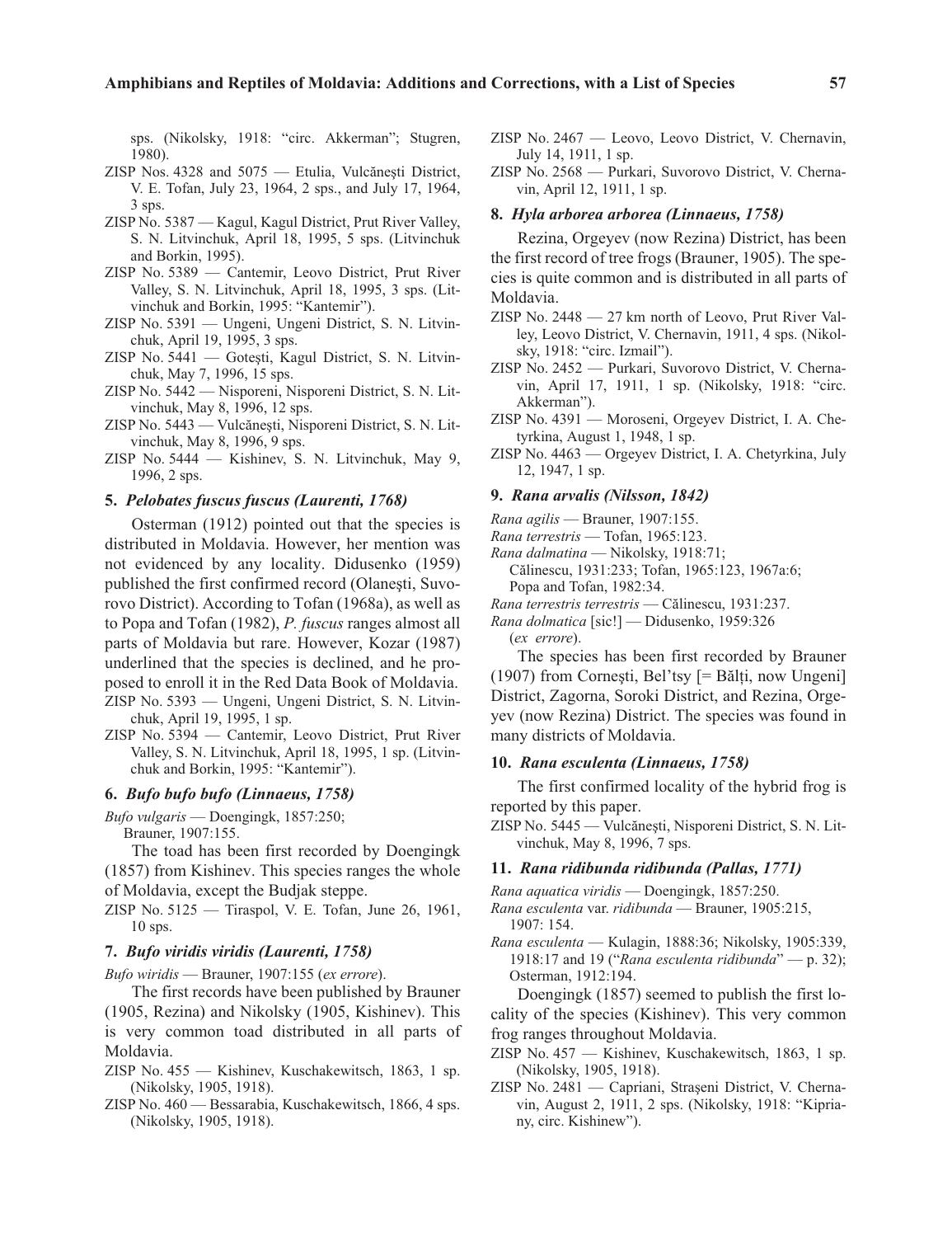- ZISP No. 3537 Pohribeni, Orgeyev District, A. A. Brauner, Spring, 1904, 1 sp.
- ZISP No. 4956 Kishinev, O. P. Bogdanov, September 28, 1972, 8 sps.
- ZISP No. 5850 Kagul, Kagul District, Prut River Valley, S. N. Litvinchuk, April 18, 1995, 1 sp. (Litvinchuk and Borkin, 1995).
- ZISP No. 5851 Cantemir, Leovo District, Prut River Valley, S. N. Litvinchuk, April 18, 1995, 1 sp. (Litvinchuk and Borkin, 1995: "Kantemir").
- $ZISP$  No. 5446 Gotesti, Kagul District, S. N. Litvinchuk, May 7, 1996, 1 sp.
- ZISP No. 5447 Nisporeni, Nisporeni District, S. N. Litvinchuk, May 8, 1996, 1 sp.
- ZISP No. 5448 Vulcănești, Nisporeni District, S. N. Litvinchuk, May 8, 1996, 1 sp.
- ZISP No. 5449 Kishinev, S. N. Litvinchuk, May 9, 1996, 1 sp.

## **12.** *Rana temporaria temporaria (Linnaeus, 1758)*

Surprisingly, only Didusenko (1959) published the first three records of the grass frog: Soroki District, Losovo Forestry, Strașeni (now Nisporeni) District, and the village Bahmut, Calaraş  $(=$  Kalarash $)$ District. The species is not common and is restricted to northern and central (the northern Kodry Height area) Moldavia.

#### **REPTILES**

## **13.** *Emys orbicularis orbicularis (Linnaeus, 1758)*

The first turtles have been found in the Dnestr River and in the vicinity of Kishinev (Brauner, 1903). The species occurs in all parts of Moldavia.

#### **14.** *Anguis fragilis fragilis (Linnaeus, 1758)*

*Anquis* [sic!] *fragilis* — Chepurnov et al., 1953:364 (*ex errore*).

The first record, Rezina, Orgeyev (now Rezina) District, has been published by Brauner (1905). The species is restricted to the forest and forest-steppe areas of Moldavia.

## **15.** *Eremias arguta deserti (Gmelin, 1789)*

The species is distributed in the Budjak steppe, extreme southern Moldavia only (see Chapter 4).

#### **16.** *Lacerta agilis (Linnaeus, 1758)*

*Lacerta agilis* var. *exigua* — Brauner, 1905:215, 1907:151. *Lacerta agilis exigua* — Nikolsky, 1915:301 (part.). *Lacerta agilis agilis*? — Didusenko, 1959:326, 327. *Lacerta agilis exigua*? — Didusenko, 1959:326, 327.

The first record (Kishinev) has been published by Doengingk (1857). Two subspecies are recognized. *L. a. agilis* Linnaeus, 1758 occupies the northwest of Moldavia, and *L. a. chersonensis* Andrzejowski,

- 1832 ranges the remaining part of the country (Tofan,
- 1966a, 1967a; Yablokov, 1976).
- ZISP No. 10366 Cickani Forest, Tiraspol District, A. A. Brauner, April 1904, 1 sp. (Nikolsky, 1915: "Bendersk. distr."; Yablokov, 1976: "the vicinity of Bendery").
- ZISP Nos. 10883 and 10889 Purkari, Suvorovo District, V. Chernavin, April 15, 1911, 4 sps., and April 10, 1910, 2 sps. (Nikolsky, 1915: "Distr. Akkerman").
- ZISP No. 10978 Toporskaya Datscha, 32 km north of Leovo, Leovo District, V. Chernavin, July 26, 1911, 1 sp. (Nikolsky, 1915: "Distr. Izmail").
- ZISP No. 12382 Capriani, Strașeni District, V. Chernavin, July 29, 1911, 2 sps.
- ZISP No. 12639 a forestry check-point, 21 km north of Leovo, Leovo District, V. Chernavin, July 20, 1908, 1 sp.

## **17.** *Lacerta viridis viridis (Laurenti, 1768)*

*Lacerta agilis exigua* — Nikolsky, 1915:302 (ZISP Nos. 10887 and 10896).

Kulagin (1888) has published the first record of the species (the vicinity of Kishinev). The species is common in all parts of Moldavia.

- ZISP No. 10887 Corușeni, 11 km south of Leovo, Prut River Valley, Leovo District, V. Chernavin, July 14 – 17, 1911, 4 sps. (Nikolsky, 1915: "Distr. Izmail").
- ZISP No. 10896 Capriani, Strașeni District, V. Chernavin, August 2 – 29 1911, 5 sps. (Nikolsky, 1915: "Distr. Kishinew").
- ZISP No. 10954 and 10955 Purkari (School of Agriculture), Suvorovo District, V. Chernavin, April 12, 1911, 1 sp., and April 9, 1910, 1 sp. (Nikolsky, 1915: "distr. Akkerman").
- ZISP No. 12248 village Baurèi, Èadîr-Lunga District, V. Chernavin, July  $1 - 5$ , 1911, 4 sps.
- ZISP No. 12249 Toporskaya Datscha, 32 km north of Leovo, Leovo District, V. Chernavin, July 23, 1911, 2 sps.
- ZISP No. 12250 Kagul, Kagul District, V. Chernavin, July 1, 1911, 4 sps.
- ZISP No.  $16973$  Krikovo,  $25 30$  km north of Kishinev, Criuleni District, A. M. Didusenko, April 8, 1957, 4 sps.
- ZISP No. 16974 Soroki District, A. M. Didusenko, June 5, 1957, 3 sps.
- ZISP No. 16975 Losovo, Nisporeni District, A. M. Didusenko, July 9, 1957, 8 sps.

#### **18.** *Lacerta vivipara (Jacquin, 1787)*

Only one confirmed locality from the Kodry area is known (Fig. 1).

ZISP No. 20576 — Vulcănești, Nisporeni District, S. N. Litvinchuk, May 8, 1996, 2 sps.

#### **19.** *Podarcis taurica taurica (Pallas, 1814)*

*Lacerta taurica taurica* — Cãlinescu, 1931:244; Tofan, 1967a:6.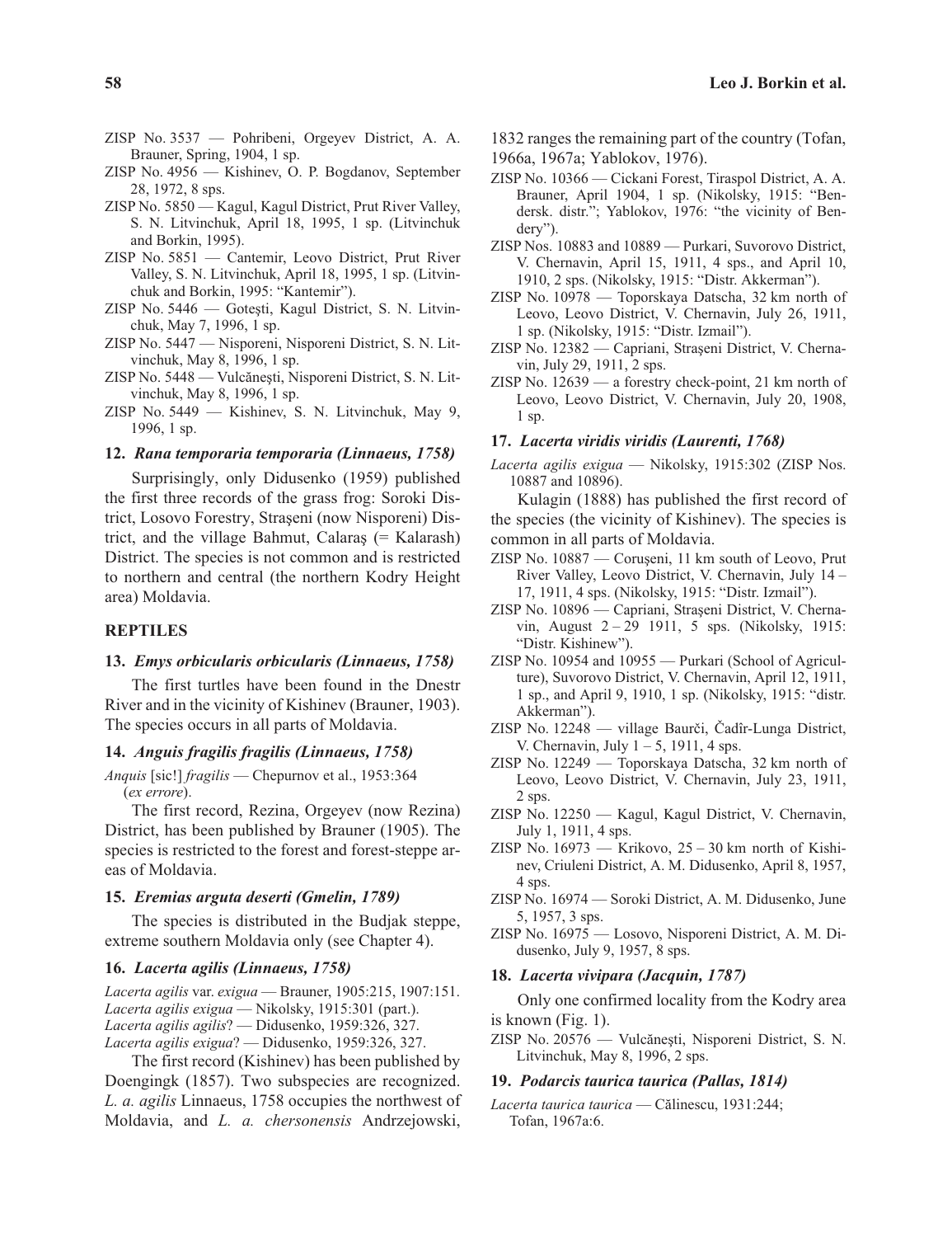*Lacerta taurica* — Tofan, 1965:124, 125, 1970b:144;

Popa and Tofan, 1982:65; Kozar, 1987:81.

The first record ("not far from Kishinev") has been mentioned by Tofan (1965). Later, he (1966a, 1970b) listed five districts with the species' localities. This lizard is distributed in the southern part of Moldavia.

## **20.** *Coluber caspius (Gmelin, 1789)*

*Coluber trabalis* — Nordmann, 1840:544.

*Zamenis trabalis* — Kulagin, 1888:24.

*Zamenis gemonensis* var. *caspius* — Brauner, 1907: 153.

*Zamenis gemonensis* — Nikolsky, 1916:85.

- *Zamensis* [sic!] *gemonsis* [sic!] Osterman, 1912:189 (*ex errore*).
- *Zamensis* [sic!] *viridiflavus* s. *gemonensis* Osterman, 1912:217.

*Zamenis gemonensis caspius* — Cãlinescu, 1931:261.

*Coluber jugularis* — Didusenko, 1959:326, 327, 1966:75; Tofan, 1965:124; Popa and Tofan, 1982:89.

*Coluber jugularis caspius* — Tofan, 1967a:6.

The species has been first recorded by Nordmann (1840) from Bendery District ("pres de Bender"). This rare snake occurs in the southern part of Moldavia only.

ZISP No. 11157 — Nou-Ganaseni Dacha, 3 km south of Leovo, Leovo District, V. Chernavin, July 18 – 19, 1911, 1 sp. (Nikolsky, 1916: "circ. Izmail ad flum. Prut").

# **21.** *Coronella austriaca austriaca (Laurenti, 1768)*

The smooth snake has been first found in Kishinev District (Brauner, 1903). The species ranges throughout Moldavia, however, it is quite rare. The species is protected by the Red Data Book of Moldavia.

## **22.** *Elaphe longissima longissima (Laurenti, 1768)*

*Coluber longissimus* — Brauner, 1903:50, 1905:215, 1907:153.

*Coluber longissimus Aesculapii* — Osterman, 1912:189. *Coluber longissimus longissimus* — Cãlinescu, 1931:255.

At the first time, the species has been collected in the steppe area of Bendery District (Brauner, 1903). The Aesculapian snake is not common although its range seems to cover all parts of Moldavia.

## **23.** *Elaphe quatuorlineata sauromates* **(Pallas, 1814)**

*Coluber quatorlineatus* [sic!] var. *sauromates* — Brauner, 1903:50, 1907:152.

*Coluber dione* var. *sauromates* — Osterman, 1912:190.

*Elaphe quatuorlineata* — Nikolsky, 1916:135; Tofan, 1965:124; Didusenko, 1966:75.

*Coluber quatuorlineatus sauromates* — Cãlinescu, 1931:255.

*Coluber quatuorilineatus* [sic!] — Popa and Tofan, 1982:94 (*ex errore*).

The first specimens have been found in Orgeyev (= Orhei) and Kishinev districts (Brauner, 1903). Recently, the four-lined snake is very rare and is known from southern Moldavia only (Tofan, 1968b; Popa and Tofan, 1982).

ZISP No. 11175 — Nou-Ganaseni Dacha, 3 km south of Leovo, Leovo District, V. Chernavin, July 18 – 19, 1911, 1 sp. (Nikolsky, 1916: "circ. Izmail ad fl. Prut").

#### **24.** *Natrix natrix natrix (Linnaeus, 1758)*

- *Tropidonotus natrix* Brauner, 1903:50, 1905:215, 1907:152; Osterman, 1912:190, 227, 231.
- *Natrix natrix persa* Zemsch, 1937:98; Didusenko, 1959:325, 327, 1966:75.

Brauner (1903) has published first records of the species (the Dnestr River Valley and the vicinity of Kishinev). The grass snake is quite common and is distributed in all parts of the country.

ZISP Nos. 11165, 11242, and 11246 — Purkari (School of Agriculture), Suvorovo District, V. Chernavin, April 10, 14, and 11, 1911, 1, 1, and 1 sps., (Nikolsky, 1916: "circ. Akkerman").

## **25.** *Natrix tessellata (Laurenti, 1768)*

*Tropidonotus tesselatus* [sic!] — Brauner, 1903:50.

- *Tnopidonotus* [sic!] *tesselatus* [sic!] Brauner, 1907:152 (*ex errore*).
- *Tropidonotus tessellatus* Osterman, 1912:191.
- *Natrix tesseeata* [sic!] Chepurnov et al., 364 (*ex errore*).
- *N.* [*atrix*] *n.* [*atrix*] *tessellata* Didusenko, 1959: 377.
- *Natrix tesselata* [sic!] Didusenko, 1966:75; Popa and Tofan, 1982:83.

The species has first been found in the same localities like the grass snake (Brauner, 1903). This is very common snake which inhabits various water bodies throughout Moldavia.

## **26.** *Vipera berus berus (Linnaeus, 1758)*

*Vipera berus* var. *praester* — Brauner, 1907: 153.

First specimens have been found in Orgeyev (= Orhei) and Kishinev districts (Brauner, 1903). The adder ranges the forest and forest-steppe areas of northern and central Moldavia only. The species is recommended to be enrolled in the Red Data Book of Moldavia because of its declining (Kozar, 1987).

#### **27.** *Vipera ursinii renardi (Christoph, 1861)*

*Vipera renardi* — Brauner, 1903:51, 1907:154; Cãlinescu, 1931:266.

*Vipera ursini* [sic!] — Tofan, 1965:123; Didusenko, 1966:75; Popa and Tofan, 1982:77.

The first record has been originated from the steppe area of Bendery District (Brauner, 1903). The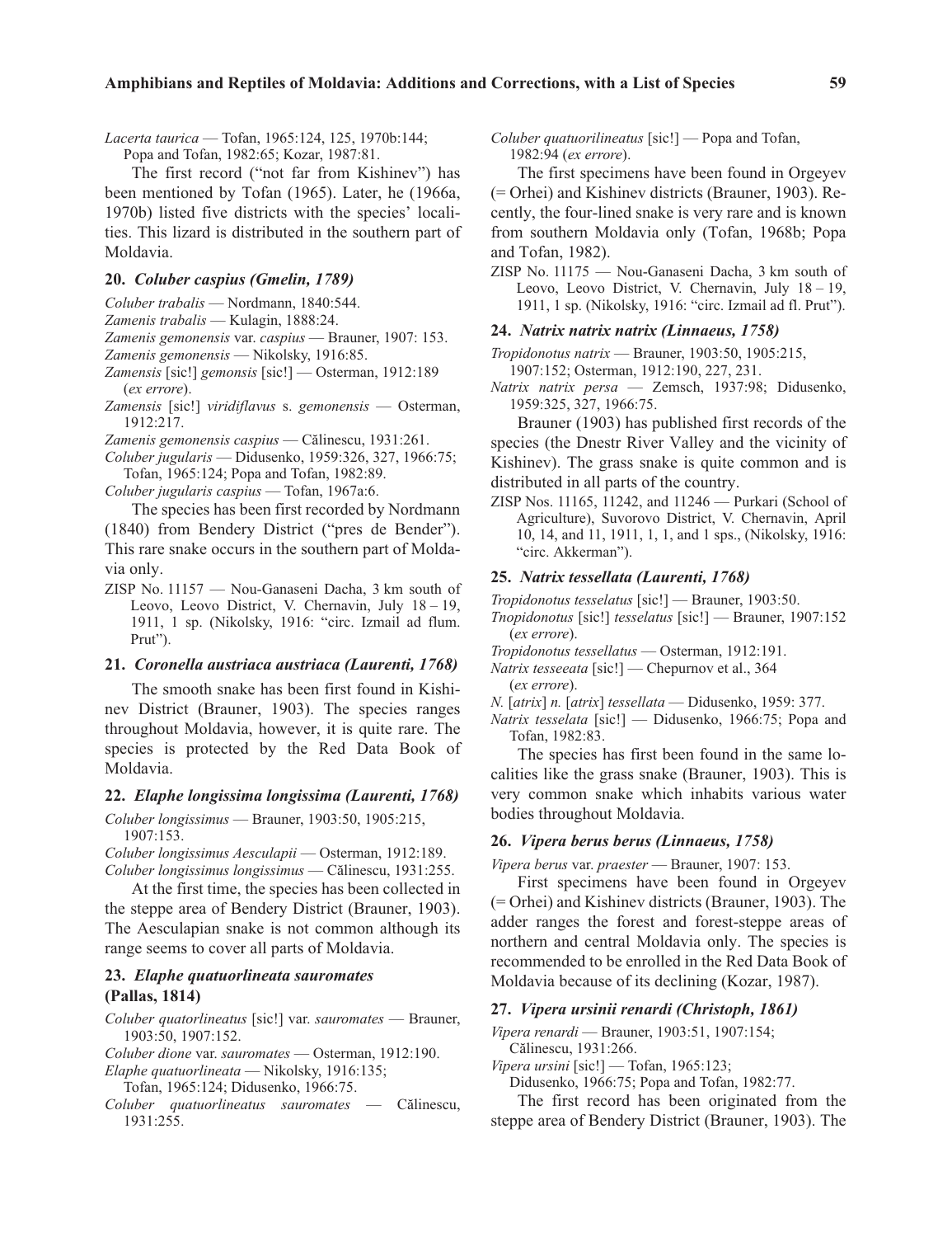Orsini's viper is mostly distributed in the steppe zone, however, sometimes it occurs in the foreststeppe areas. Bannikov et al. (1977) suggested that in Moldavia the species would be represented by two subspecies. *V. u. racosiensis* M, hely, 1835 seems to reach the west of the country, and *V. u. renardi* (Christoph, 1861) occupies the remaining part. However, we don't know any evidence for the occurrence of the former subspecies. Recently, Moldavian vipers are recognized to be a distinct subspecies, *V. u. moldavica* (Nilson et al., 1993).

## **II. PRESUMABLE SPECIES**

## **1.** *Salamandra salamandra salamandra (Linnaeus, 1758)*

*Salamandra maculosa* — Osterman, 1912:197, 230.

The species has been first reported by Osterman (1912). A female with 40 well developed embryos was collected by F. F. Osterman, her husband and previous curator of the Bessarabian Museum, in Bel' tsy  $[=$  Bălți] District (July, 1900). Tofan (1965) assumed the occurrence of *S. salamandra* in Moldavia. According to Ganya (1981), the salamander was found in the village Brînzeni, Edinți ( $=$  Yedintsy) District. However, Kozar (1987) rejected the species from the list of the country's list. The confirmed distribution of the salamander restricted to the Carpathians only (Szczerbak and Szczerban', 1980).

## **2.** *Rana lessonae (Camerano, 1882)*

*Rana esculenta* — ?Brauner, 1907:154; Chepurnov et al., 1953:363; Didusenko, 1959:327; Tofan, 1965:123.

*Rana esculenta lessonae* — Tofan, 1967:32.

Some authors have already discussed the distribution of the species in Moldavia (see Chapter 2). Rakul et al. (1984) mentioned that in the forest Kodry Reserve *R. lessonae* coexists with *R. esculenta*. However, no reliable evidence for the species was given. The confirmation of the pond frog needs an additional examination by precise data and techniques.

## **3.** *Pseudopus apodus (Pallas, 1775)*

*Ophisaurus apodus* — Chepurnov et al., 1953:364.

This rare species has been recorded in southern Moldavia; however, unfortunately, no locality was given. Tofan (1965) assumed the occurrence of the lizard. The lists presented by other authors lack the species (Table 1). The closest confirmed records are known from the Crimea.

**Acknowledgments.** We thank I. S. Darevsky (St. Petersburg) for confirming the identification of *Lacerta vivipara* and for fruitful discussion. We are grateful to D. Cogãlniceanu (Bucharest) who sent us a photocopy of Cãlinescu's monograph, to K. D. Mil'to (St. Petersburg) for some references, to A. M. Bassarukin (Yuzhno-Sakhalinsk), I. A. Caune (Riga), O. Kukushkin (Sevastopol'), and V. A. Yakovlev (Yailu, the Altay Reserve) who provided live lizards. The St. Petersburg Association of Scientists and Scholars provided the facilities for preparation of the manuscript. The study was supported by the grant of the International Science Foundation (No. R60000 to L. J. Borkin) and by the joint grant of the International Science Foundation, Russian Foundation for Basic Research, and Russian Government (No. R60300 to L. J. Borkin).

#### **REFERENCES**

- **Bannikov A. G., Darevsky I. S., Ishchenko V. G., Rustamov A. K., and Szczerbak N. N.** (1977), *Guide to Amphibians and Reptiles of the USSR Fauna* [in Russian], Prosveshchenie, Moscow.
- **Belke G.** (1859), "Esquisse de l'histoire naturelle de Kamienietz-Podolski," *Bull. Soc. Imp. Naturalistes Moscou*, **32**(1), 24 – 106.
- **Borkin L. J., Vinogradov A. E., Rosanov J. M., and Caune I. A.** (1987) "Hemiclonal inheritance within hybridogenetic *Rana esculenta* complex: evidence from DNA flow cytometry," *Dokl. Akad. Nauk SSSR* [in Russian], **295**(5), 1261 – 1264.
- **Boulenger G. A.** (1917), "On the variation of the common lizard *Lacerta vivipara*," *J. Zool. Res.* (*Lond.*), **2**,  $1 - 16$ .
- **Brauner A.** (1903), "Vorläufige Mitteilungen über Reptilien und Amphibien in Bessarabien, Chersoner Gouvernement, der Krim und dem nordwestlichen Kaukasus zwischen Noworossisk und Adler," *Mém. Soc. Naturalistes Nouvelle-Russie* (*Odessa*) [in Russian and German], **25**(1), 43 – 59.
- **Brauner A.** (1905), "Dritte vorläufige Mitteilungen über Reptilien und Amphibien der Suwalk – Minsk – Podolsk – Tschernigow – Cherson – Ekaterinoslaw Gouvernements, Bessarabien und des Dnjepr-Kreises des Taurischen Gouvernements," *Mém. Soc. Naturalistes Nouvelle-Russie* (*Odessa*) [in Russian and German], **28**, 201 – 217.
- **Brauner A.** (1907), "Amphibien und Reptilien Bessarabiens," *Trudy Bessarab. Obshch. Estestvoisp. Lyubit. Estestvozn.* (*Kishinev*) [in Russian and German], **1**(2) for June 1905 – July 1906, 149 – 173.
- **Burczak-Abramovich N. I.** (1954), "Geographical distribution of *Lacerta vivipara* in Ukraine and the Caucasus," *Trudy Inst. Zool. Akad. Nauk AzSSR* (*Baku*) [in Russian], **17**, 39 – 56.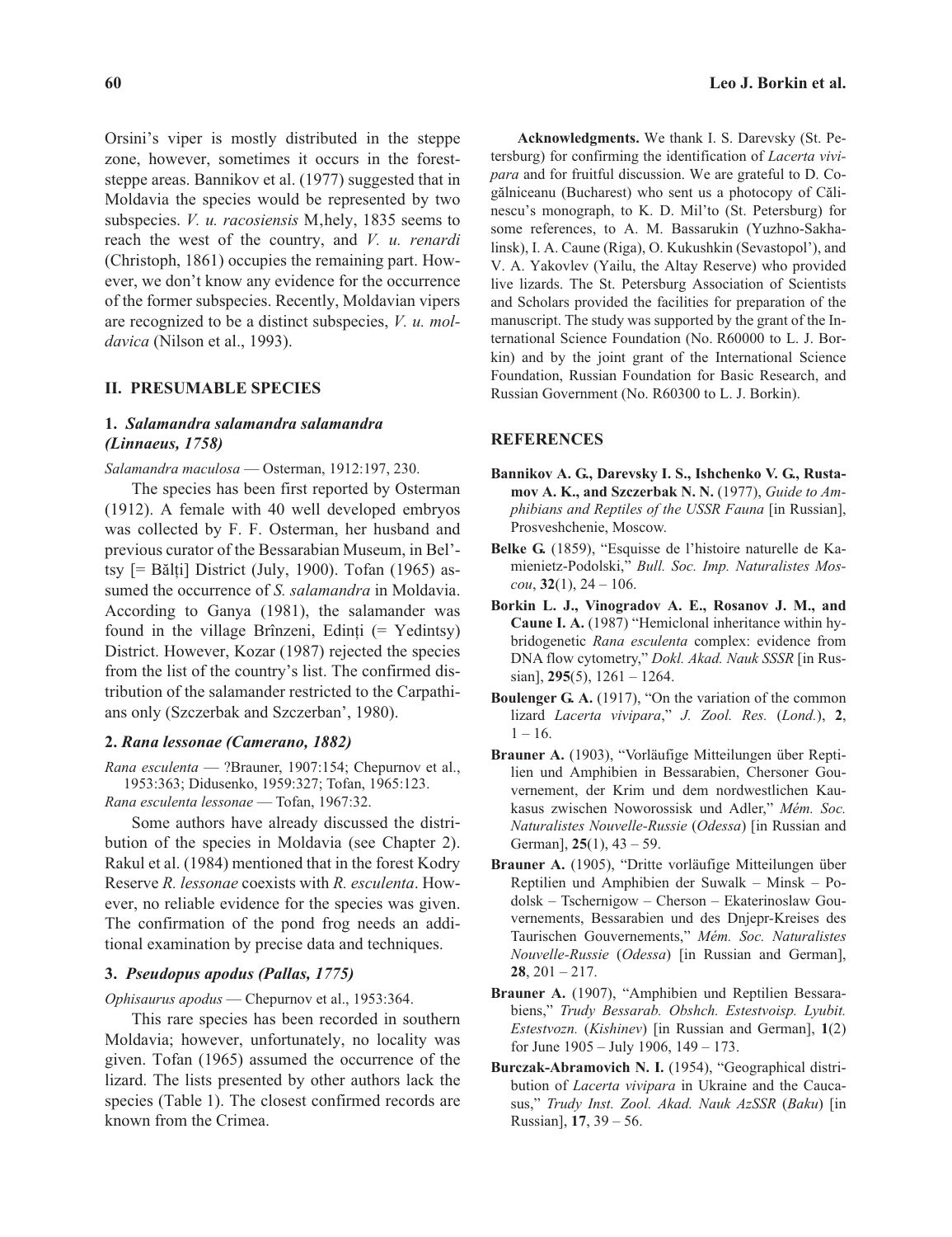- **Călinescu R. L.** (1931), "Contribuțiuni sistematice și zoogeografice la studiul amphibiilor și reptilelor din Romania," *Acad. Romana Mem.* (*Bucureþti*) *Secþ. Þtiinþ. Ser. 3*, **7**(7), 119 – 291 (1 – 173).
- **Charlemagne M.** (1936), *Zoogeography of Ukrainian SSR* [in Ukrainian], Izd. Ukr. Akad. Nauk, Kiev.
- **Chepurnov V. S., Burkashev M. S., Saenko Ya. M., and Dolgij V. N.** (1953), "Data on vertebrate fauna of lower Dnestr and Prut rivers, and southern regions of Moldavia," *Uch. Zap. Kishinev Univ.* [in Russian], **8**,  $359 - 369.$
- **Didusenko A. M.** (1959), "On the species composition of amphibians and reptiles of Moldavian SSR," in: *Proc. Joint Res. Session. Vol. 2. Kartea Moldoveneascu* [in Russian], Izd. Mold. Otd. Akad. Nauk SSSR, Kishinev, pp. 325 – 327.
- **Didusenko A. M.** (1964), "Lizards of Moldavia," in: P. V. Terentiev (ed.), *The Problems of Herpetology* [in Russian, *Voprosy Gerpetologii*], Izd. Leningr. Gos. Univ., Leningrad, pp.  $20 - 21$ .
- **Didusenko A. M.** (1966), "Snakes of Moldavia," in: *Abstrs. of the Sci. Conf. on the Res. in 1965. Sect. Nat. Sci.* [in Russian], Izd. Kishinev Gos. Univ., Kishinev, pp. 74 – 75.
- **Doengingk A.** (1857), "Uebersicht periodischer Erscheinungen aus dem Thierreiche der Umgegend Kischinew's," *Bull. Soc. Imp. Naturalistes Moscou*, **30**(3),  $249 - 254.$
- Fuhn I. E. and Vancea S. (1961), "Reptilia (testoase, sopirle, serpi)," in: *Fauna Republicei Populare Romine*, Vol. 14, Fasc. 2, București.
- **Ganya I. M.** (ed.) (1981), *Fishes*, *Amphibians*, *and Reptiles*, Ser. *Moldavian Fauna* [in Russian: *Zhivotnyi Mir Moldavii*], Shtiintsa, Kishinev.
- **Khalturin M. D., Borkin L. J., Litvinchuk S. N. and Rosanov J. M.** (1996), "Hybridization between *Bombina bombina* and *Bombina variegata* in the Ukrainian Transcarpathians: electrophoretic and genome size data," in: *Biologia Plazów i Gadów. Materialy Konferencyjne. IV. Ogólnopolska Konferencja Herpetologiczna*, Kraków, pp. 45 – 46.
- **Kozar F. V.** (1987), "Protection of amphibians and reptiles in reserves of Moldavia," in: I. S. Darevsky and V. G. Krever (eds.), *Amphibians and Reptiles of Protected Territories* [in Russian], Moscow, pp. 80 – 85.
- **Kulagin N. M.** (1888), "Lists and descriptions of collections of amphibians and reptiles of the Museum," in: *Lists and Description of Specimens Deposited at Zoological Museum of the Imperial Moscow University. Section 2*, *Izv. Imp. Obshch. Lyubit. Estestvozn., Antropol. Étnogr.* (*Moscow*) [in Russian], **56**(2), 1 – 39.
- **Levadnyuk A. T.** (ed.) (1990), *Atlas of Moldavian SSR* [in Russian], Moscow.
- **[Litvinchuk S. N. and Borkin L. J.](https://www.researchgate.net/publication/233379125_FIRST_RECORD_OF_THE_DANUBE_NEWT_Triturus_dobrogicus_IN_MOLDAVIA?el=1_x_8&enrichId=rgreq-f7716a8adba90c962ed5f5c4b5391965-XXX&enrichSource=Y292ZXJQYWdlOzIzMzM3OTE0NjtBUzo5NzEyOTA0OTYyNDU3NkAxNDAwMTY4Nzc4MDUw)** (1995), "First record [of the Danube newt,](https://www.researchgate.net/publication/233379125_FIRST_RECORD_OF_THE_DANUBE_NEWT_Triturus_dobrogicus_IN_MOLDAVIA?el=1_x_8&enrichId=rgreq-f7716a8adba90c962ed5f5c4b5391965-XXX&enrichSource=Y292ZXJQYWdlOzIzMzM3OTE0NjtBUzo5NzEyOTA0OTYyNDU3NkAxNDAwMTY4Nzc4MDUw) *Triturus dobrogicus*, in Moldavia," *[Russ. J. Herpetol.](https://www.researchgate.net/publication/233379125_FIRST_RECORD_OF_THE_DANUBE_NEWT_Triturus_dobrogicus_IN_MOLDAVIA?el=1_x_8&enrichId=rgreq-f7716a8adba90c962ed5f5c4b5391965-XXX&enrichSource=Y292ZXJQYWdlOzIzMzM3OTE0NjtBUzo5NzEyOTA0OTYyNDU3NkAxNDAwMTY4Nzc4MDUw)*, **2**(2), 176 – 177.
- Nilson G., Andr, n G., and Joger U. (1993), "A re-evaluation of the taxonomic status of the Moldavian steppe viper based on immunological investigations, with a discussion of the hypothesis of secondary intergradation between *Vipera ursinii rakosiensis* and *Vipera* (*ursinii*) *renardi*," *Amphibia–Reptilia*, **14**(1), 45 – 57.
- **Nikolsky A. M.** (1905), "Herpetologia rossica," *Mém. Acad. Imp. Sci.* (*St.-Petersbourg*), *Ser. 8*, *Cl. Phys.- Math.* [in Russian],  $17(1)$ ,  $[I - II] + I - II + 1 - 518$ .
- **Nikolsky A. M.** (1915), *Reptilia. Vol. I. Chelonia et Sauria*., *Ser. Fauna of Russia and Adjacent Countries* [in Russian], Petrograd. Published in English by Israel Program for Scientific Translation, Jerusalem, 1963.
- **Nikolsky A. M.** (1916), Reptilia. Vol. II. Ophidia, *Ser. Fauna of Russia and Adjacent Countries* [in Russian], Petrograd. Published in English by Israel Program for Scientific Translation, Jerusalem, 1963.
- **Nikolsky A. M.** (1918), *Amphibia*, *Ser. Fauna of Russia and Adjacent Countries* [in Russian], Petrograd. Published in English by Israel Program for Scientific Translation, Jerusalem, 1963.
- **Nordmann A.** (1840), "Notice sur les Reptiles de la faune pontique," in: *Voyage dans la Russie méridionale et la Crimée*, *par la Hogrie*, *la Valachie et la Moldavie*, *exécuté en 1837*, *sous la Direction de M. Anatole de Demidoff*, *par MM. de Sainson*, *le Play*, *Huot*, *Leveille*, *Raffet*, *Rousseau*, *de Nordmann et du Ponceau*; *dédié a S. M. Nicolas 1er*, *Empereur de toute les Russies. Tome troisieme*, E. Bourdin et C<sup>e</sup>, Paris, pp.  $535 - 551$ .
- **Ostashko N. G.** (1976), "Concerning geographic variation in the crested newt,", in: P. Volskis (ed.), *Proc.of the 2nd USSR Conf. Species and Its Productivity in Area* [in Russian], Vilnius, pp.  $96 - 97$ .
- **Osterman A. I.** (1912), *An Annotated Catalogue of Zoological*, *Agricultural*, *and Handicraft Museum of the Bessarabian Government Zemstvo* [in Russian], Kishinev.
- **Popa L. L. and Tofan V. E.** (1982), *Amphibians and Reptiles of Moldavia*: *A Guide Book* [in Russian], Kartea Moldoveneasce, Kishinev.
- **Rakul A. I., Kozar F. V., Kurganova T. N., and Buèuèanu L. S.** (1984), "Amphibian and reptiles," in: Yu. V. Averin and L. P. Nikolaeva (eds.), *The Nature of the Kodry Reserve* [in Russian], Kishinev, Stiinta, pp. 111 – 117.
- **Stugren B.** (1980), "Geographical variation of the fire bellied toad (*Bombina bombina* (L.)) in the USSR (Amphibia, Anura, Discoglossidae)," *Zool. Abh. Staatl. Mus. Tierk.* (*Dresden*), **36**(5), 101 – 115.
- **Stugren B. and Popovici N.** (1961), "Analysis of the variability of external characters in *Bombina* (Discoglossidae) of Romania," *Zool. Zh.* [in Russian], **40**(4),  $568 - 576.$
- **Soukhoff G. F.** (1927), "Quelques observations sur les qualités spécifiques du sol et de la végétation dans les endroits de l'Ukraïne oú l'on trouve l'*Eremias arguta*